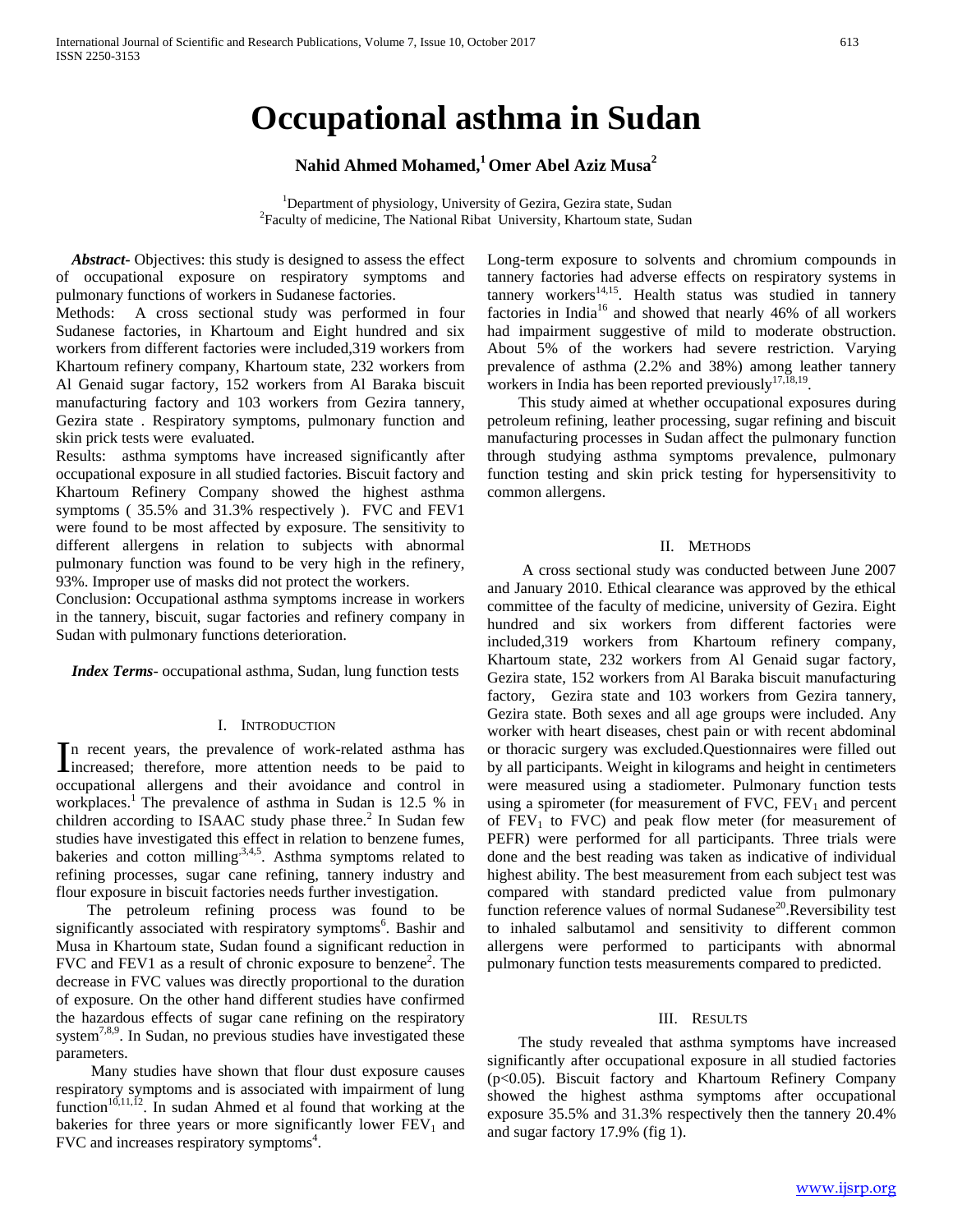The results of our study showed that there was pulmonary function deterioration in all factories as both FEV1 and FVC were found to be decreased in all factories except for the tannery where only FVC was found to be decreased. The deterioration was found to be significant in the refinery and the biscuit factory (table 1).

 The sensitivity to different allergens in relation to subjects with abnormal pulmonary function was found to be very high in the refinery 93%, followed by biscuit 43.8%, tannery 28.6% and sugar 26.1%. Whereas reversibility test in relation to subjects with abnormal pulmonary function was found to be positive as follows: 57.1%, 50%, 43.5% and 25% for the tannery, biscuit, sugar and refinery company respectively (table 2).

Refinery workers were well educated as most of them have university degrees, whereas most of sugarcane workers, all most of sugarcane workers, al Baraka biscuit workers and the tannery workers were of higher school,secondary and primary school level. Wearing masks did not protect from asthma symptoms in three factories. In refinery wearing masks decreases asthma symptoms (fig 2).



**Figure 1: Asthma symptoms before and after occupational exposure in Sudanese factories workers**

|                   | <b>Refinery</b> | <b>Sugar</b> | <b>Biscuit</b> | <b>Tannery</b> |
|-------------------|-----------------|--------------|----------------|----------------|
|                   |                 |              |                |                |
| <b>FEV1 Liter</b> | $-12.5%$        | $-0.3%$      | $-8.7\%$       | $0.9\%$        |
| <b>FVC</b> Liter  | $-19.1%$        | $-6.3%$      | $-30.8%$       | $-1.8%$        |
| <b>PEFR L/min</b> | $-0.3%$         | 10.8%        | $1.2\%$        | $1\%$          |

**Table 2: Skin prick test and reversibility in relation to subjects with abnormal pulmonary function:**

|                                  | <b>Refinery</b> | <b>Sugar</b> | <b>Biscuit</b> | <b>Tannery</b> |
|----------------------------------|-----------------|--------------|----------------|----------------|
| Asthma symptoms                  | 31.40%          | 17.90%       | 35.50%         | 20.40%         |
| Abnormal pulmonary function test | 13.80%          | 10%          | 10.50%         | 13.60%         |
| <b>Positive Skin prick test</b>  | 93%             | 26.10%       | 43.80%         | 28.60%         |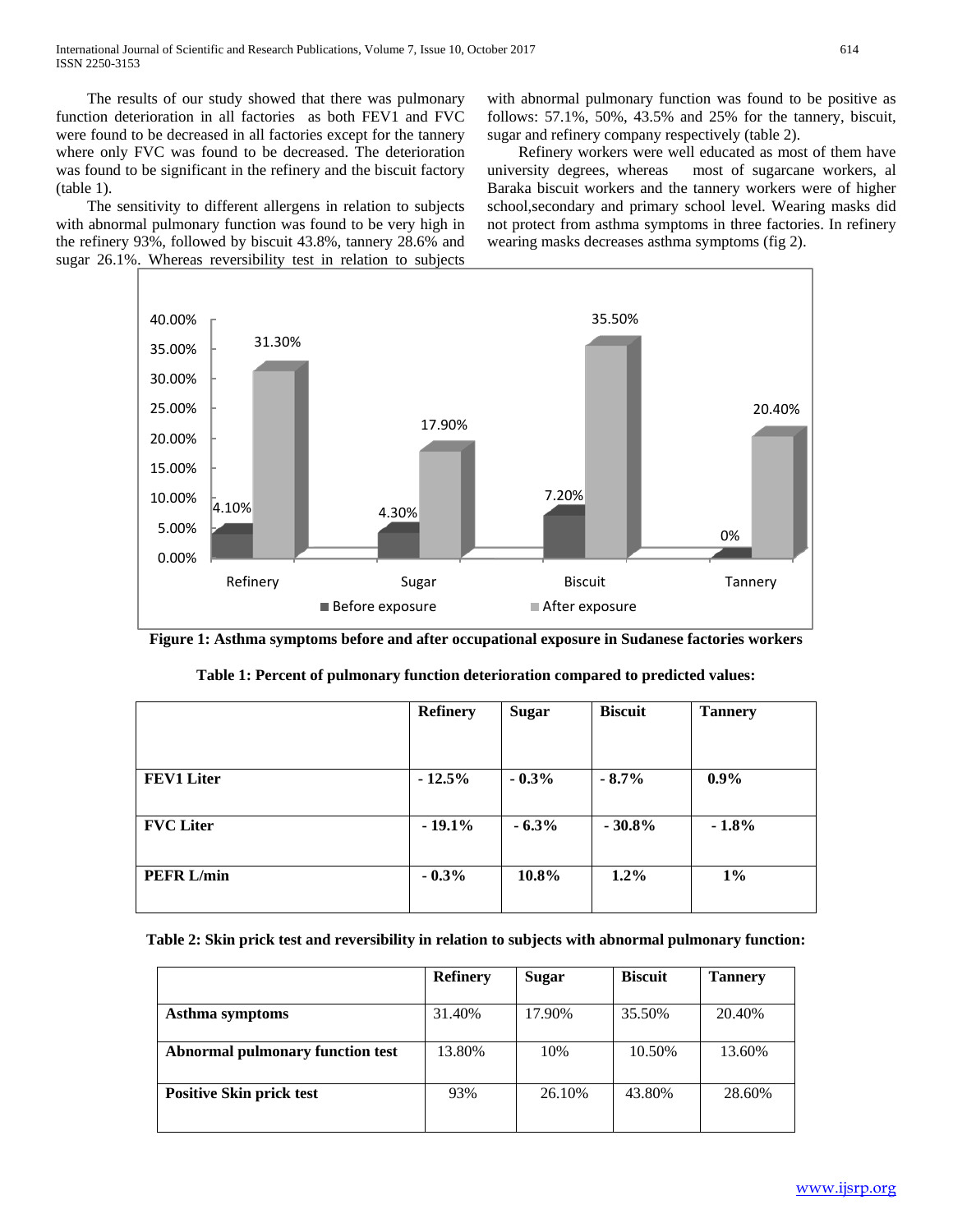| 50% | .10% |
|-----|------|
|     |      |
|     |      |



**Figure 2: Effect of using masks on asthma symptoms among the Sudanese factories workers:**

# IV. DISCUSSION

It is logic to find ventilatory deterioration in all factories as for sure the environment in the factories is more contaminated than the general environment due to the presence of different pollutants. It is also not surprising to find that refinery workers have the highest ventilatory deterioration as it is highly polluted. Biscuit workers were also found with high ventilatory deterioration and this may be due to the strong allergenic properties of flour. Tannery was found with the lowest ventilatory deterioration, and this is due to good ventilation in the factory.

As many substances in the workplace can cause occupational asthma, it's not surprising to find that asthma symptoms increased in all factories compared to the general population. The lowest asthma symptoms in our results (17.9% in sugar factory) were found to be more than what found by Musa et al (2008) in the general population  $(9\%)^{21}$ . It is logic to find that the biscuit factory has the highest asthma symptoms due to the strong allergenic properties of flour<sup>22</sup> that make bakers at higher risk of occupational asthma. Many studies have shown that flour dust exposure causes respiratory symptoms and is associated with impairment of lung function<sup>11,12,13,14</sup>. Refinery was also found with high asthma symptoms and this is because of the higher and

different contaminants that refineries release and for this reason many governments put restrictions on the place of the refinery building which is usually far away from people inhabitants.

The sensitivity of the workers of the refinery to the different common allergens was found to be very high (93%). Flour is known allergen so the skin prick test was found to be also high in the biscuit factory (43.8%). If the allergen used was the specific allergen for each factory the sensitivity would have been higher than what we have found, and the cost and availability of specific allergens hindered their use .

Using masks was found to be effective in protecting from asthma symptoms in refinery but not effective in sugar, biscuit and tannery and this may be due to the high level of education in refinery workers that makes the workers use the masks more properly than non educated subjects.

It is concluded that occupational exposure increases asthma symptoms and deteriorates pulmonary function among Sudanese factories workers. So we recommend that pulmonary function tests should be a prerequisite for employing workers in factories and then regularly performed to detect early deterioration in respiratory function. Occupational health departments should follow the national criteria of safety and ascertain its application through regular monitoring. Masks should be available in these factories and a strict rule for wearing them is recommended.